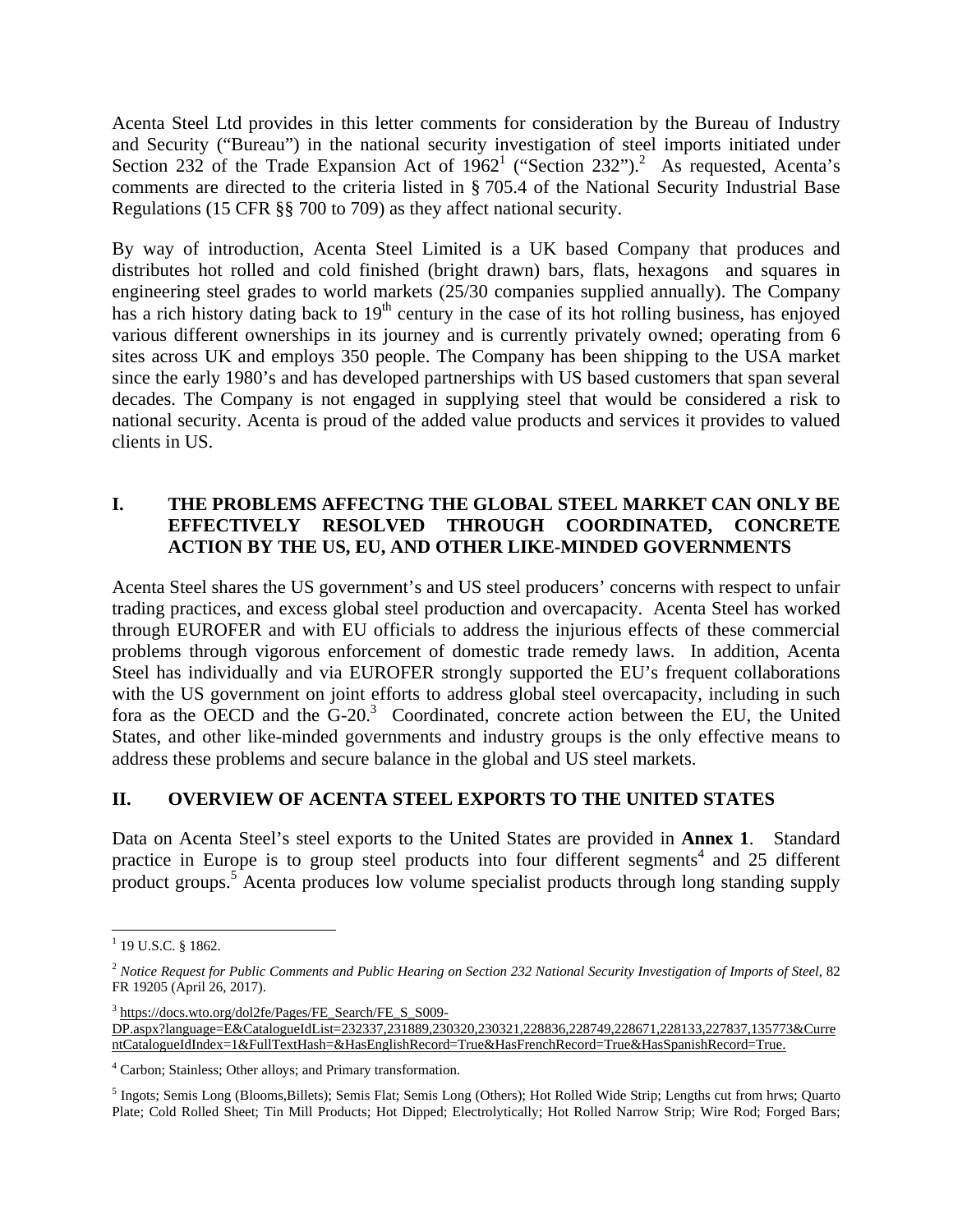partnerships with US Processors and Distributors (Service Centers). These bar products are not directly linked to applications relating to national security interest. They are provided either suitable for bright cold finishing in the hot rolled form, or in the precision cold finished condition for machining into a wide variety of engineering applications across several sectors. By their nature they are not mainstream volume products and although they are substitutable by other materials, the combination of material characteristics, supply chain complexities and end use application prevent this being an option. Annex 1 provides a summary of the sales volume together with proportion of sales to the US by product group, and by distribution channel.

#### **III. THE BUREAU'S ANALYSIS SHOULD BE NARROWLY FOCUSED ON ANY SPECIFIC IMPORTED STEEL PRODUCTS THAT DIRECTLY THREATEN US NATIONAL SECURITY**

It is critical for the Bureau to focus its analysis on specific steel products that are directly related specific national security uses, and determine whether imports of those products threaten to impair US national security. This narrow approach is required by US law and international trading rules. It also is incumbent upon the Bureau to narrowly define action as to not prejudice the interests of other US industries and US consumers.

# **A. US Law Requires a Narrow Analysis**

Investigations conducted pursuant to Section 232 and any import adjustments resulting therefrom must be limited to considerations of "national security," as opposed to broader commercial or "national interest" considerations. This limitation is clearly established in the statute, and repeated in the governing sections of the National Security Industrial Base Regulations (15 CFR § 705). Furthermore, although the statute grants the Department some discretion in defining "national security" and making recommendations based thereupon, that discretion is limited. In *Federal Energy Administration v. Algonquin*, for example, the Supreme Court stated that the term "national security" under Section 232 must be interpreted more narrowly than simply "the national interest."<sup>6</sup> Thus, the Bureau's analysis must be tied to national security and any recommended action must be justified on national security grounds.

In this regard we note that US government investigations typically differentiate among steel products because the markets for, physical characteristics and uses of, the products differ significantly. For example, existing US antidumping and countervailing duty orders cover 18 different steel products, $\bar{7}$  and the International Trade Commission's 2001 global safeguard investigation of steel examined 33 different steel product categories.<sup>8</sup> Put simply, there is no one

Rebars; Merchant Bars; Cold Finished Bars; Heavy Sections; Cold Finished Angles, Shapes and Sections; Drawn Wires; Grain Oriented; Grain Non Oriented; Sheet piling; Others; and Railway Material.

<sup>6</sup> *Federal Energy Administration v. Algonquin SNG, Inc.*, 426 U.S. 546, 569 (1976).

<sup>&</sup>lt;sup>7</sup> https://www.usitc.gov/sites/default/files/trade\_remedy/documents/orders.xls. Carbon and Alloy Steel Cut-to-Length Plate; Carbon and Certain Alloy Steel Wire; Carbon steel plate; Carbon steel wire rod; Clad steel plate; Cold-Rolled Steel Flat Products; Corrosion-Resistant Steel Products; Diffusion-Annealed, Nickel-Plated Flat-Rolled Steel Products; Hot-rolled carbon steel flat products; Non-Oriented Electrical Steel; Stainless steel bar; Stainless steel plate in coils; Stainless steel sheet & strip; Stainless steel wire rod; Steel concrete reinforcing bar; Steel Nails; Tin mill products; and Welded Line Pipe.

<sup>&</sup>lt;sup>8</sup> https://www.usitc.gov/publications/safeguards/PUB3479B.pdf.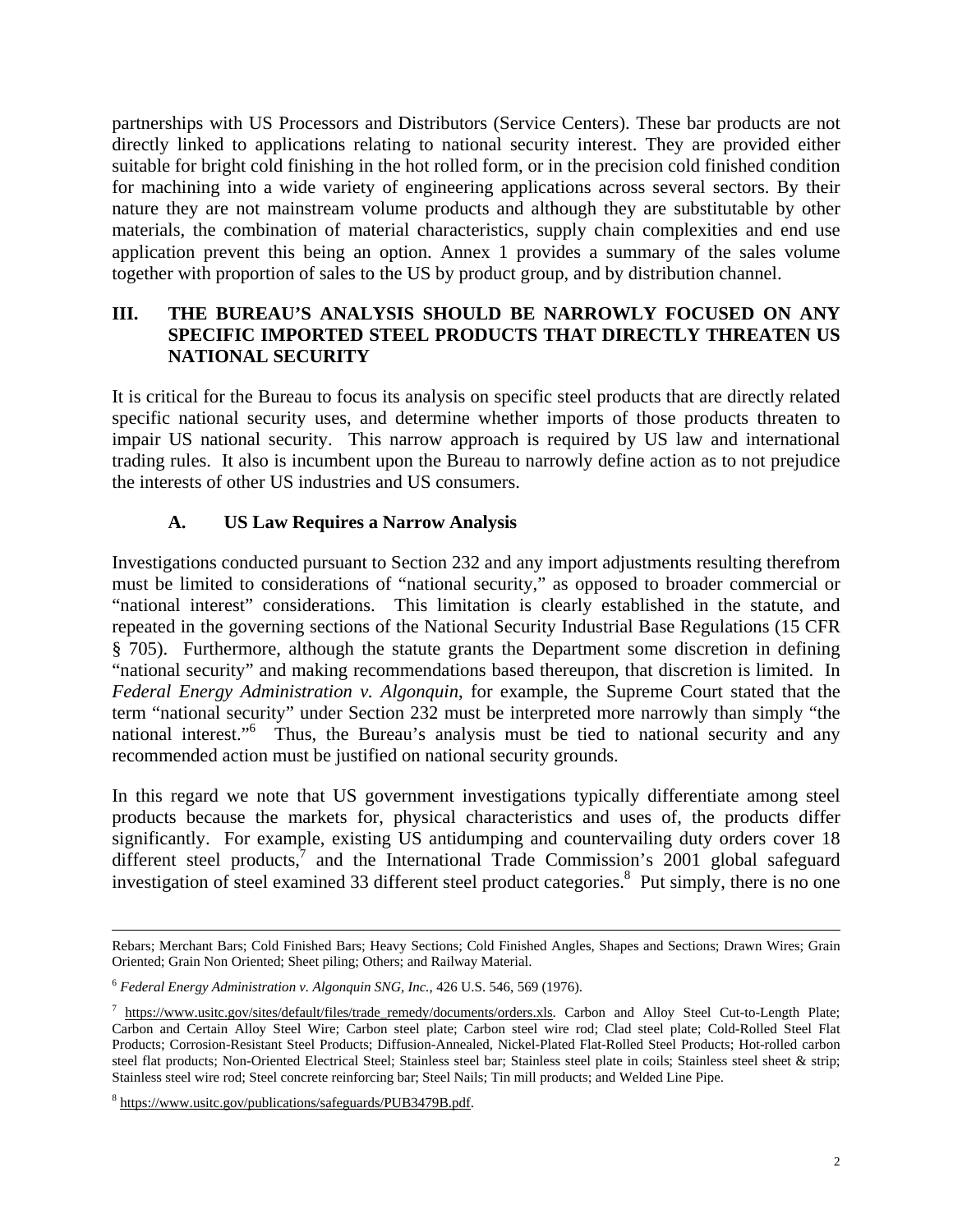"steel" product – there are dozens of different steel products, and the Bureau's Section 232 investigation should recognize this reality.

#### **B. The Bureau's Analysis Should Begin by Identifying Steel Products with a Direct National Security Nexus**

The Bureau should start its analysis by identifying specific steel products that have a strong, direct national security nexus. Only those products should be analyzed and potentially subject to import adjustment. First, the Bureau's should identify steel uses that are directly related to national defense. Second, the Bureau should identify any "critical infrastructure" uses that directly relate to national security. In this regard, Acenta Steel notes that several of the subsectors identified by Presidential Policy Directive 21 ("PPD 21") as "critical infrastructure" applications have little or no relevance to national security and, therefore, should be removed from the Bureau's analysis.<sup>9</sup> The Bureau should therefore undertake a thorough review of the "critical infrastructure" sectors and exclude subsectors that are directly relevant to national security. The Bureau took a similar approach in the 2001 Section 232 investigation of iron ore and semi-finished steel. $10<sup>10</sup>$ 

#### **C. The Bureau Should Then Exclude Products That Have Little or No Connection to National Security Uses**

Differentiation among steel products is critical to determine the specific steel products that have a direct connection to national security versus those that do not. To analyze and propose actions on "steel" in the aggregate would capture steel products that clearly have no national security implications. Therefore, steel products that have little or no connection to national security should be excluded. In particular, **the following products are used for commercial purposes, do not affect significantly affect national security, and should be excluded**:

• **Hot rolled bar for cold finishing.** These carbon and free cutting steel products are not directly linked to end uses affecting national security, they are processed in the US, and generally machined into components for hydraulic, general engineering, industrial engineering and machinery and tooling applications in a variety of sectors including

l 9 Presidential Policy Directive No 21 of February 12, 2013 (https://obamawhitehouse.archives.gov/the-pressoffice/2013/02/12/presidential-policy-directive-critical-infrastructure-security-and-resil).

 $^{10}$  Section 232 Investigation of Iron Ore and Semi-Finished Steel (2001), at 13-16 (https://www.bis.doc.gov/index.php/formsdocuments/section-232-investigations/81-iron-ore-and-semi-finished-steel-2001/file). The industries were: Crude petroleum and natural gas (industry number 8); New construction, including own-account; construction (industry number 11); Maintenance and repair construction, including own- account construction (industry number 12); Ordnance and accessories (industry number 13); Petroleum refining and related products; (industry number 31); Metal containers (industry number 39); Engines and turbines (industry number 43); Computer and office equipment (industry number 51); Audio, video, and communication equipment; (industry number 56); Motor vehicles (passenger cars and trucks) (industry number 59A); Truck and bus bodies, trailers, and motor vehicle parts; (industry number 59B); Aircraft and parts (industry number 60); Other transportation equipment (industry number 61); Railroads and related services, passenger ground; transportation (industry number 65A); Motor freight transportation and warehousing; (industry number 65B); Water transportation (industry number 65C); Air transportation (industry number 65D); Pipelines, freight forwarders, and related services; (industry number 65E); Communications, except radio and TV; (industry number 66); Radio and TV broadcasting (industry number 67); Electric services (utilities) (industry number 68A); Gas production and distribution (utilities) (industry number 68B); Water and sanitary services (industry number 68C); Finance (industry number 70A); Insurance (industry number 70B); Computer and data processing services; (industry number 73A); Health services (industry number 77A); and National defense: consumption expenditures; (industry number 96C).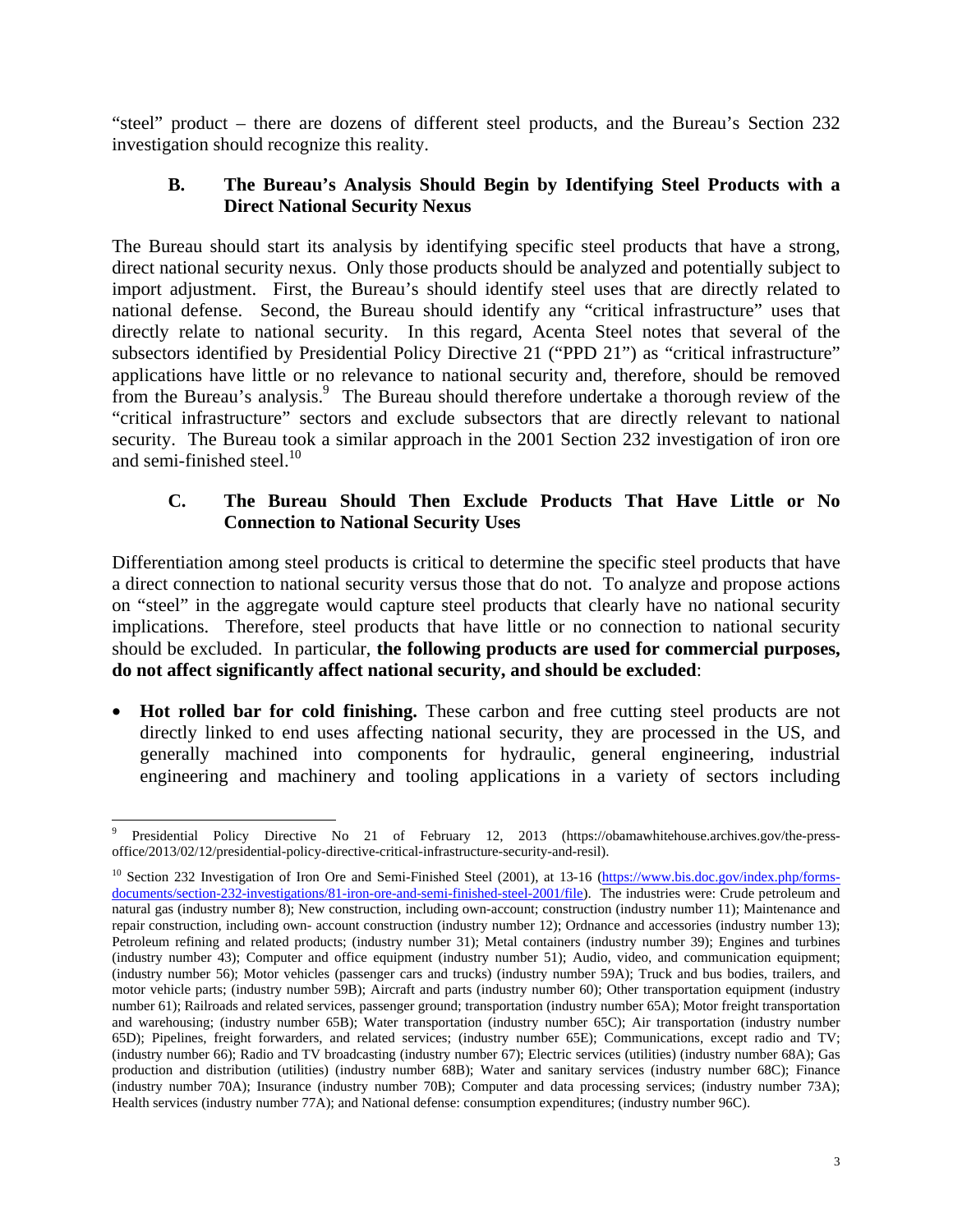automotive, mining and excavation equipment, agriculture, construction, energy and power generation.

• **Cold finished bar.** These precision finished carbon and free cutting cold drawn, machined and turned steel products are not directly linked to end uses affecting national security. They are processed near to net shape for machining into components for hydraulic, general engineering, industrial engineering and machinery and tooling applications in a variety of sectors including automotive, mining and excavation equipment, agriculture, construction, energy and power generation.

## **D. Aggregating All Steel Exporters Could Lead to Security-Related Measures on Imports from Allies and Companies Invested in the United States**

Second, the Bureau must consider and differentiate among the varying sources of the imported steel products that are determined to have a strong, direct national security nexus. Not all foreign sources of steel are the same with respect to national security. Most basically, available data may show that some import sources have a historically small or declining share of the US market and no immediate ability or plans to expand capacity, and therefore present no threat to the US industry (and, by extension, national security). Furthermore, countries have widely-varying policies with respect to steel production and trade – the stated concern of many in the US steel industry at the Bureau's May 24, 2017 hearing for the current investigation. Applying a uniform response to these varying policies would serve no legitimate national security purpose.

Perhaps even more importantly, certain countries and companies raise few, if any, national security risks. This is certainly true with respect to the United States and the EU, which share a long history of collaboration on national security issues. For example, 22 EU Members, including the United Kingdom, are members of the North Atlantic Treaty Organization (NATO) and are legally obligated to defend U.S. security, including by providing assistance in times of crisis. In fact, there are *dozens* of bilateral agreements between the United States and individual EU Members covering matters such as defense cooperation and weapons production. Acenta are unaware of any specific agreements by the Company for applications relevant to US national security. If there were such specific applications brought to the attention of Acenta Steel, the Company would work under various national agreements between EU member states and the US that help to *maintain*, rather than threaten to imperil, US national security. Any national security determination under Section 232 must account for these agreements.

# **IV. CONCLUSION**

Acenta Steel strongly believes that the commercial problems with the global steel market cannot be adequately addressed through domestic measures targeting national security. Nevertheless, if the Bureau continues the current investigation under Section 232, it must (i) develop an analytical framework that accounts for wide variances among steel products and exporting countries and companies; and (ii) ensure that it has sufficient factual information from US companies and consumers, as well as foreign exporters and governments. Failure to do so would inevitably result in recommendations that do not actually address US national security in a manner consistent with US law